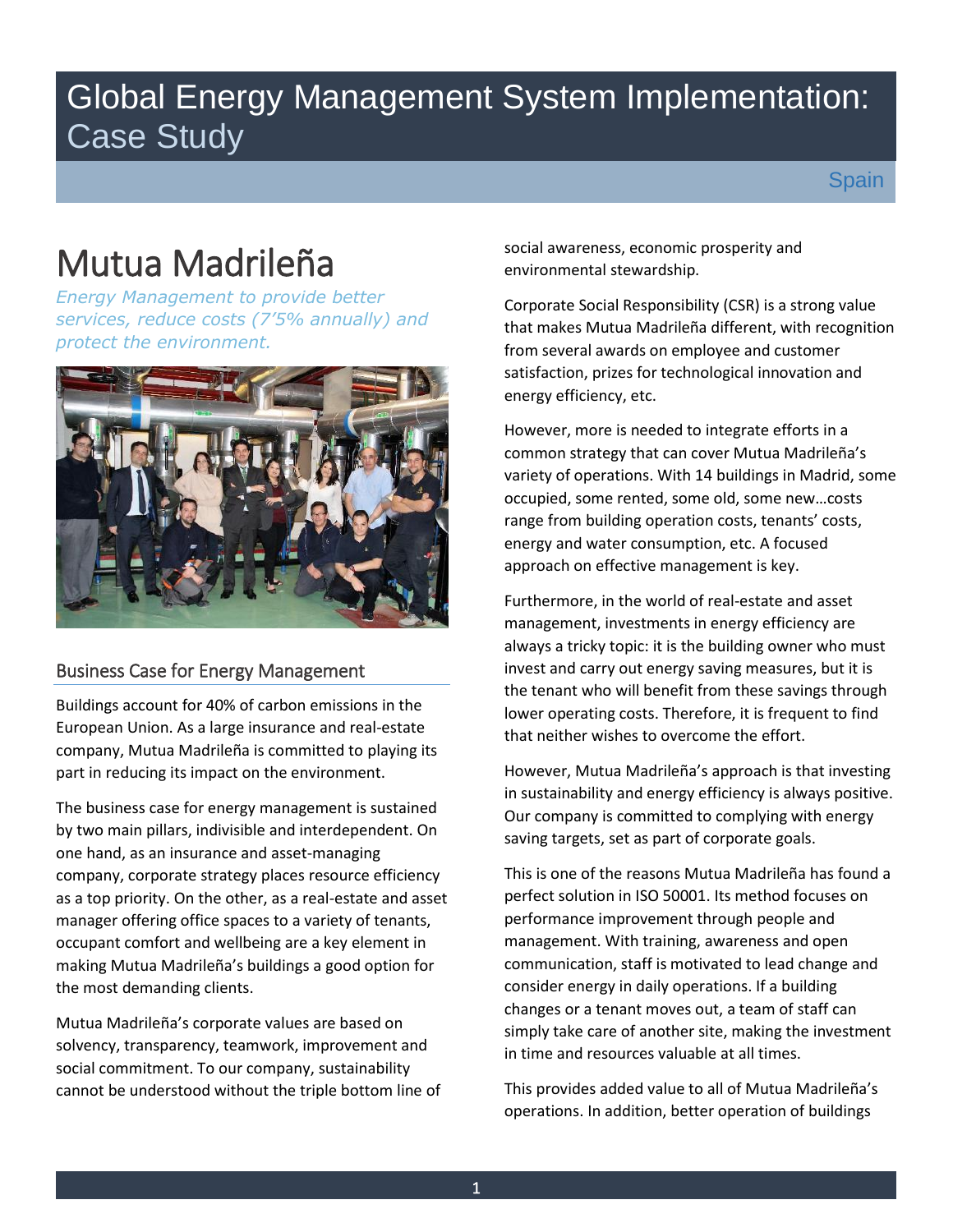| <b>Case Study Snapshot</b>                                              |                                                                                                      |
|-------------------------------------------------------------------------|------------------------------------------------------------------------------------------------------|
| <b>Industry</b>                                                         | Insurance and Real-<br>Estate                                                                        |
| <b>Product/Service</b>                                                  | Large range of<br>insurance (life, home,<br>automotive, health,<br>etc.) and property<br>management. |
| Location                                                                | Madrid, Spain                                                                                        |
| <b>Energy Management System</b>                                         | ISO 50001                                                                                            |
| <b>Energy Performance</b><br><b>Improvement Period</b>                  | 3                                                                                                    |
| <b>Energy Performance</b><br>Improvement (%) over<br>improvement period | ELEC: 20.4%<br>GAS: 27.7%<br><b>TOTAL: 22.5%</b>                                                     |
| Total energy cost savings over<br>improvement period                    | ELEC: \$402,677<br>GAS: \$78,411<br>TOTAL: \$481,088                                                 |
| <b>Cost to implement EnMS</b>                                           | GEN: \$118,325<br>SATEL: \$72,996<br>DEXMA: \$7,633                                                  |
| <b>Payback period on EnMS</b><br>implementation (years)                 | 0.41 years                                                                                           |
| <b>Total Energy Savings over</b><br>improvement period                  | ELEC: 15235 GJ<br>GAS: 5810 GJ<br><b>TOTAL: 21045 GJ</b>                                             |
| Total $CO2$ -e emission<br>reduction over improvement<br>period         | <b>ELEC: 1254 TCO2</b><br>GAS: 314 TCO2<br><b>TOTAL: 1868 TCO2</b>                                   |

helps tenants appreciate the benefits of improved energy management, through lower costs and higher indoor environmental quality.

The ISO 50001 approach towards energy management allows for optimisation of available resources, keeping efforts on track and priorities clear. Thus, a solid base for global improvement is established as a core corporate principle.

*"Through ISO 50001 implementation, our buildings provide good indoor environmental quality with lower energy consumption, fulfilling the most demanding clients' needs."* —Emilio Colomina, Real-Estate Director

## Business Benefits Achieved

Focusing in reducing energy consumption and  $CO<sub>2</sub>$ emissions, the company implemented an ISO 50001 Energy Management System in 2014. This is part of the "*2 nd Energy Efficiency and Saving Plan"* a corporate longterm strategical plan aimed at reducing our company's environmental footprint, working towards the EU's targets and make its buildings more energy efficient, sustainable and healthy.

The first initiative of its kind, this company-wide effort has proven not only beneficial for the environment and the company's balance sheet, but for employees and clients. Every person in Mutua Madrileña has a part to play, making the Energy Management System (EnMS) a shared success among all and an element of pride.

Since ISO 50001 implementation in March 2014, Mutua Madrileña has reduced its environmental footprint by 21.9%, lowered its electrical and gas consumption by 20.5% and 27.7% respectively, and become the first Spanish real-estate company to certify such a large number or assets in the country.

Even though not an energy source, water was also included in the EnMS, responding to Spain's continuous water scarcity.

Prior to ISO 50001 implementation, many initiatives aimed to reduce our company's energy consumption. Large investments in lighting technology (which accounts for up to 50% of energy use in office buildings) or ground-breaking HVAC systems hoped to lower Mutua Madrileña's environmental footprint. Even though they helped, they were missing a binding strategic approach to energy and coordination.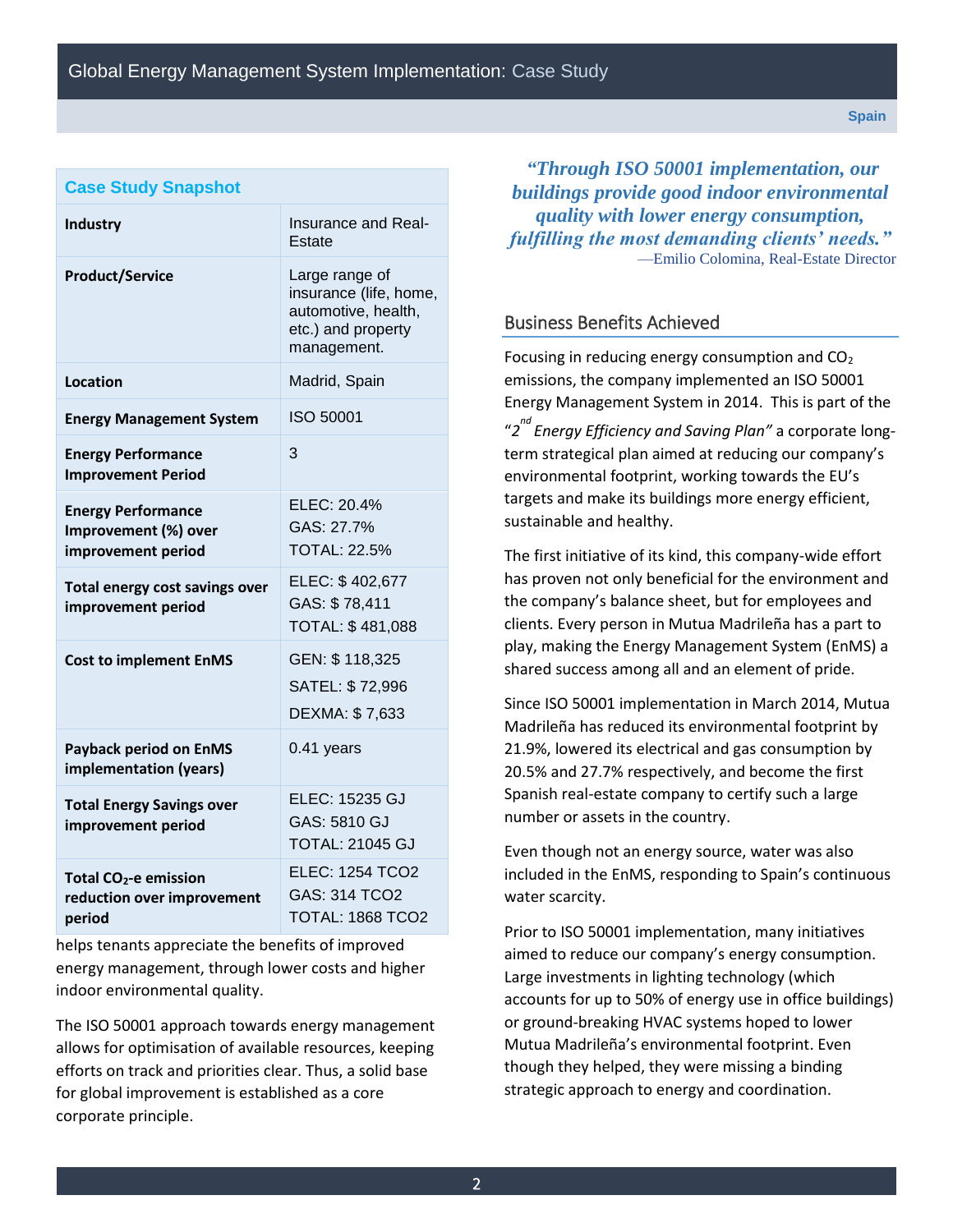The ENMS's success lies in its company-wide approach. ISO 50001 implementation has brought teams together, instilled a sense of ownership in employees and a motivation to continuously improve. It is people, and not buildings, who consume energy. Likewise, it is people, and not systems, who have the power to change the way energy is managed.

Through efficient energy management, Mutua Madrileña has proven that its staff is its greatest asset, achieving outstanding savings through simple daily operation. This is ISO 50001's largest benefit.

Environmental footprint reduction is a corporate target to which all staff relates, as energy and resource waste are present in everyone's daily life. Through extensive awareness and communication campaigns, company goals are shared monthly with all employees. Suggestion boxes are open to all and staff are encouraged to contribute their best ideas and tips on how Mutua Madrileña could improve.

With a two-year old EnMS in place, it is also important not to lose focus and motivation. A central piece of internal communication and pride, energy management success is shared among all at Mutua Madrileña.

## EnMS Development and Implementation

The EnMS in Mutua Madrileña is a success shared by a large team which includes participants from all departments. The company earned ISO 50001 certification in May 2015, after 9 months' implementation, and has applied for recertification for June 2017. Over this period, electricity consumption reduction targets have been set, and met, every year, with 9.5% reduction in 2014, 4.9% in 2015 and 7.8% in 2016. A closed-loop approach also mean that savings achieved during the EnMS' first few years go back into the system, nurturing it and helping savings grow.

### **Implementation - people**

EnMS implementation began in March 2014 after a Gap Analysis was conducted. Mutua Madrileña's Board of

Directors was seeking a way to pursue environmental footprint reduction and found in ISO 50001 a useful tool that would lead the way to a new, ground-breaking approach on energy management.

With help from all departments of the company, a Roles and Responsibilities matrix was set up. The concept behind this was that energy management needed to be integrated into daily operation on all levels of the company, not just in specific teams. Goals were set for all roles and time-limits to develop them.

An Energy Team was created to lead implementation, in charge of setting regular meetings and check-ups from all participants. The Energy Team coordinates work between departments and contractors, analyses consumption data and evaluates new saving opportunities found by any person of Mutua Madrileña's staff.

Following Top Management's desire to take an active part in the EnMS, the *Energy Saving and Efficiency Committee* was created. Through quarterly meetings, the Committee reviews targets and achievements. This regular forum is instrumental for keeping up support, adopting decisions and achieving continuous improvement.

Two years on from initial certification, departments that were previously never related or had any business together work closely to achieve their targets. The EnMS keeps promoting employee awareness about the importance of energy saving.

Training is conducted regularly to keep all stakeholders aware of potential savings and part of the EnMS' progress.

Monthly meetings are held between maintenance teams and contractors and the engineering department to track energy performance and identify the reasons behind deviations, implement action plans and check that targets are being met.

### **Implementation – data**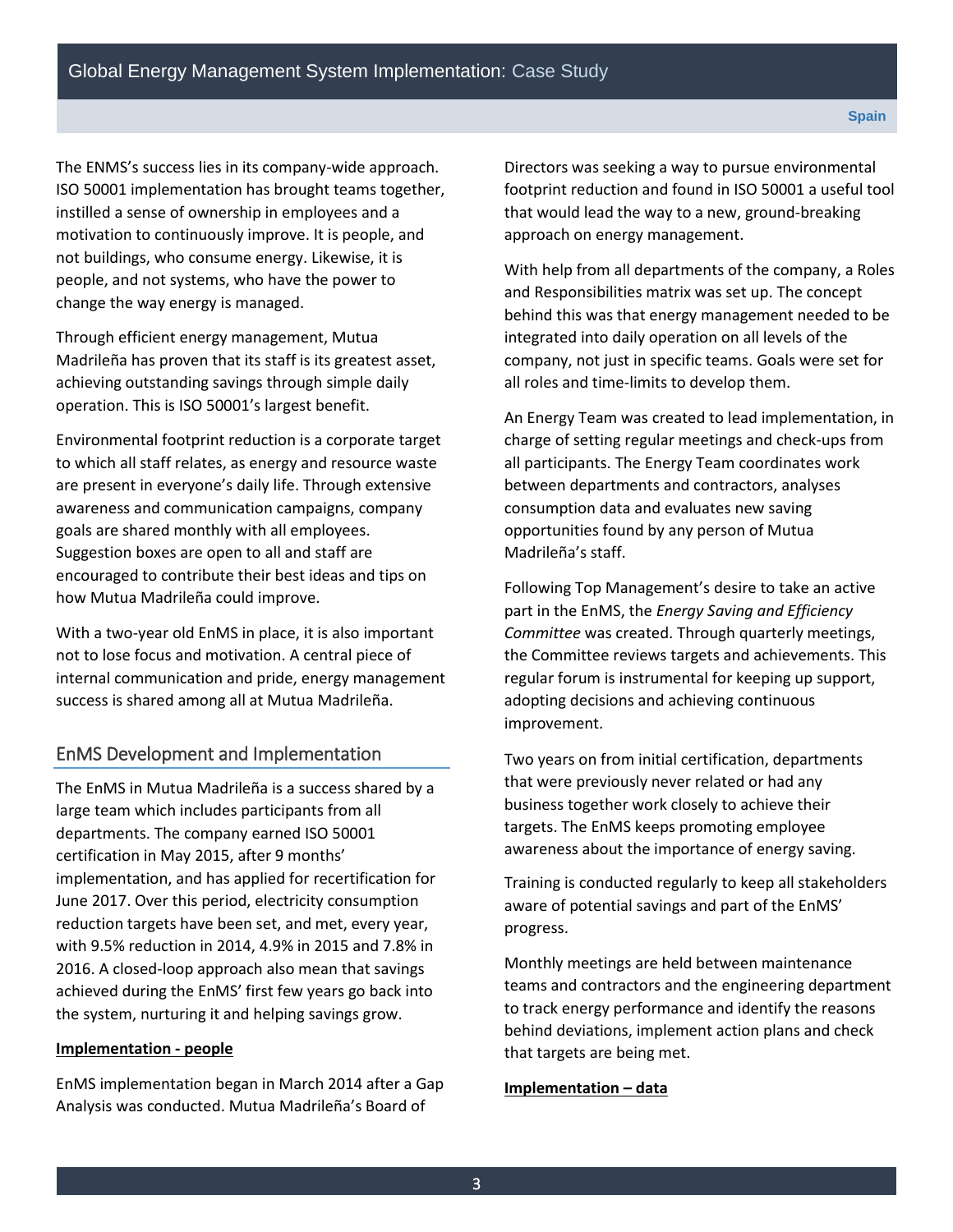Mutua Madrileña's focused on people approach meant that data analysis was, and is, understood as a tool for action.

The EnMS was implemented using existing available data. No complex metering systems were installed. Instead, every single energy meter in all 14 buildings was checked and mended and/or calibrated. Where meters were not available, company invoices were used to track consumption.

With the information available, the Energy Team developed a baseline to each building. Equal comparison between all 14 buildings was also a key issue. However, different occupancy rates, areas and even uses made ratios an unappropriated "one-fits-all" solution that didn't suit Mutua Madrileña's needs.

Using regression analysis, the Energy Team was able to identify which variables drive consumption in each building and develop indicators according to those drivers. With this approach, deviations can be identified in each case and their reason tracked down and addressed in a personalised and focused way.

After one year and a half in operation, the EnMS had achieved savings of € 349,779 (4,768,295 kWh) at zero cost. It was time to reinvest into the system.

A high-tech system is now in place, where meters measure all energy uses independently. An online platform is accessed by all energy technicians from the RnR matrix (building maintenance, facility managers, office managers, etc.).

The Energy Team centralizes information from this monitoring tool to build tendencies and analyse behaviour as a company. Its main goal is to reduce Mutua Madrileña's buildings' baseload. One example of its usefulness is in understanding consumption at the weekends and night-time periods, when office buildings are empty and unoccupied.

Results from the tool help the *Energy Saving and Efficiency Committee* reviews progress and sets objectives and targets for each new period in its regular meetings.

### **Implementation – technology**

Every month, savings achieved are shared on the company intranet, where everyone (related to the EnMS directly or not) can comment and share ideas to improve.

With a long history of technological efforts in the company's buildings, the EnMS arrived as a management solution to optimize equipment and systems.

Groups of maintenance staff were formed to receive tailor-made training. Then, each group was given the task of analysing their equipment to identify improvements in daily operation. With help from the energy team, a list was created to gather all the opportunities found. A live "saving-opportunities menu", the list currently has over 600 ideas ready to be implemented (with expected investment cost and ROI based on NPV and IRR). Most of them at zero or lowcost investment (ROI below 1 year).

This promotes a more systematic approach to energy management and continuous employees' interest in energy, by granting each maintenance team to choose the opportunities that best suit each facility.

The online monitoring system then allows for monitoring and energy mapping, assessing which measures are most successful.

The Energy team and financial team (onboard the EnMS) go through each opportunity to assess Return on Investment (ROI). If ROI is below 1 year, measures are categorized as top priority and carried out immediately. If ROI is above 1 year, measured are analysed on a caseby-case basis

Results are reviewed monthly and reported to Top Management, who then has a strong basis to direct new investments.

In addition, maintenance staff embraced this new approach, enjoying the recognition to their efforts and ideas, and wanting to contribute on a regular basis.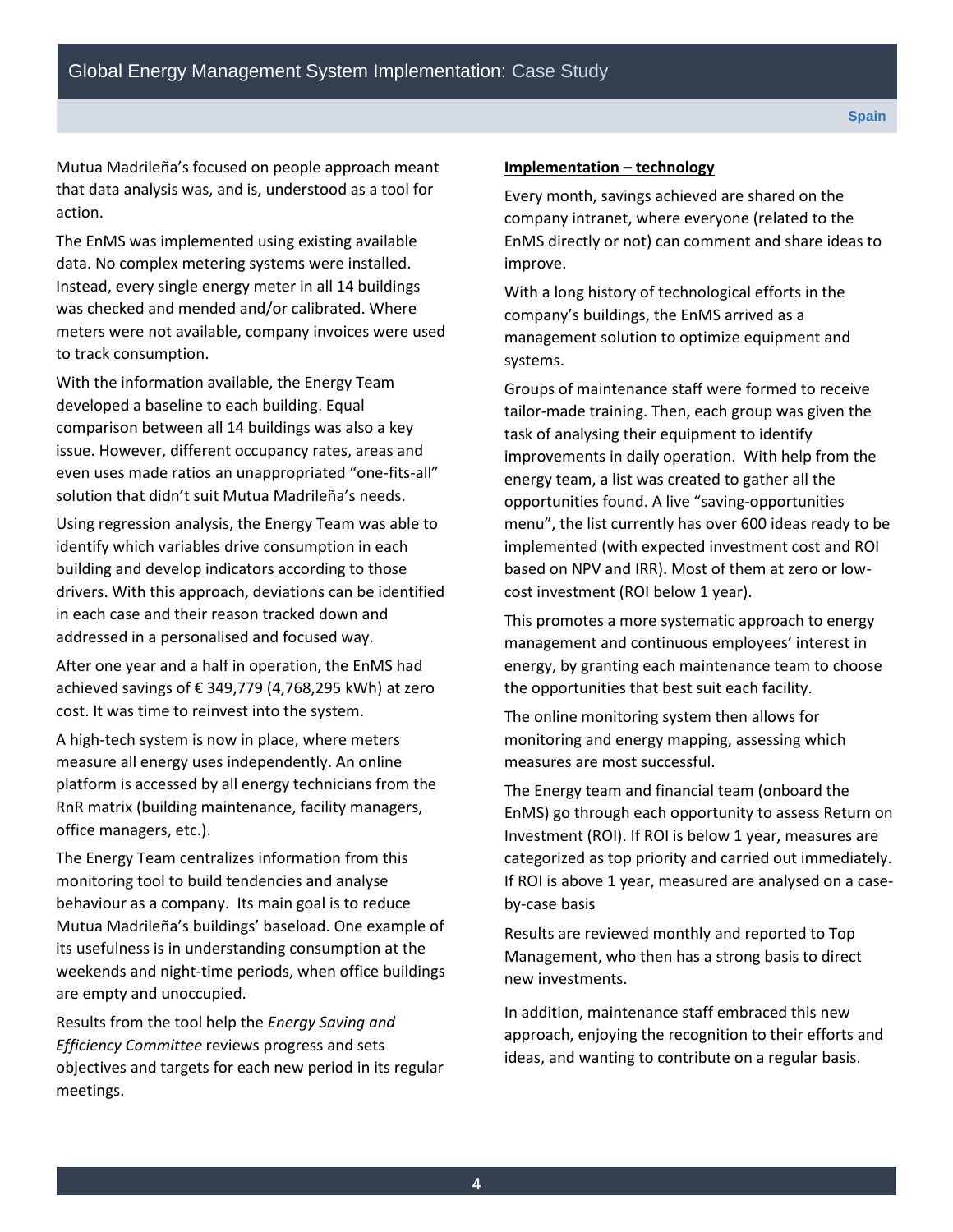# *"My invoice has been greatly reduced and comfort has increased thanks to better management."*

—Asunción Guerrero, SERGESI Director (client/tenant)

### **Performance Improvement Verification and Validation**

After two years in place, efficient monitoring and tracking is essential to keep savings on target.

With the money saved from the first year of implementation, Mutua Madrileña invested in an online monitoring tool which measures Significant Energy Uses in each building independently, presenting them all in a real-time user-friendly interface.

Based on regression analysis, the tool normalises data consumption to its relevant variables (weather, occupation, date and events held in the auditoriums and large meeting rooms). Furthermore, as water is also monitored, rainfall is considered in measuring how water efficiency efforts are performing.

Using this model, savings are verified as compared to the baseline, which is the consumption each Significant Energy User would have had under its present conditions. This allows for simple and understandable, yet rigorous, comparisons such as "are we performing better than last year?".

The monitoring tool helps the team assess action plans and correct deviations, keeping track on progress

# towards objectives and targets.



EnMS results are checked every year following Mutua Madrileña's internal auditing program. A method was developed to tailor internal auditing procedures to ISO 50001, developing a checklist that addresses the standard's requirements.

By establishing this procedure, auditor neutrality and consistency is ensured, providing the security that the EnMS is independent and well established, regardless of the auditor chosen.

Pre-assessments are carried out every 6 months, followed by annual internal surveillance audits, which prepare the EnMS and ensure it is ready for external certification.

### Lessons Learned

#### **Teamwork is the key to success.**

Identifying the EnMS's needs, assigning tasks and setting goals for individuals and teams helps different interest groups to work together to achieve them.

Through the Energy Management Working Group (EMWG), government officials worldwide share best practices and leverage their collective knowledge and experience to create high-impact national programs that accelerate the use of energy management systems in industry and commercial buildings. The EMWG was launched in 2010 by the Clean Energy Ministerial (CEM) and International Partnership for Energy Efficiency Cooperation (IPEEC).

For more information, please visit *[www.cleanenergyministerial.org/energymanagement.](http://www.cleanenergyministerial.org/energymanagement)*